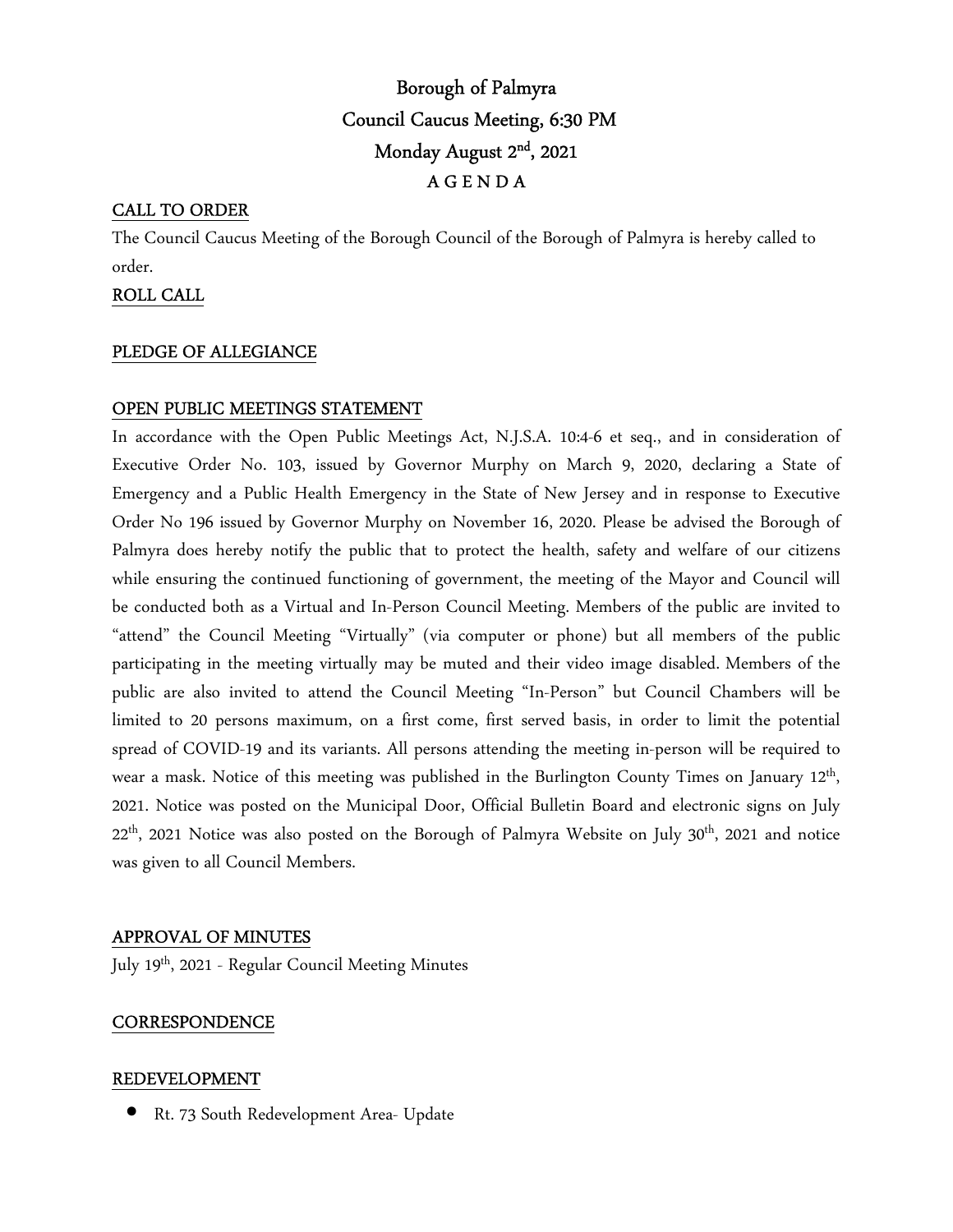- Outlaw Training & Fitness/620-622 Highland Ave Redevelopment Project Update
- Sea Box/ ELM Office LLC, 321 E Broad Street- Former Knights of Columbus Property- Update

# PROFESSIONAL UPDATES

William Kirchner, ERI

# PUBLIC COMMENT

We request those participants wishing to have or make a public comment at the meeting email their questions or comments in advance to Municipal Clerk Rita Jackson at

djackson@boroughofpalmyra.com. The opportunity to submit comments prior to meeting expires at 12:00 PM on Monday August 2<sup>nd</sup>, 2021. You must include "Meeting Question/ Comment" in the subject line and your name and full address for your comment to be considered valid. Comments submitted in a timely and complete manner will be read during the Hybrid Council Meeting; it may be necessary to follow-up with persons submitting comments at a later date. All comments will become part of the record and included with the Meeting Minutes. For those choose to "attend" the Hybrid Meeting, Mayor Tait will open the meeting to the public for comments. Comments should be limited to no more than (2) two minutes. All comments will become part of the record and included with the Meeting Minutes.

# RESOLUTION

Resolution 2021-170, Resolution Authorizing Emergency Contract with Sunbelt Rentals in an amount not to exceed \$65,000.00 for Rental of Generator for the Sewer Plant, in Accordance with N.J.S.A.40a:11-6

# PUBLIC EVENTS

- National Night Out Tuesday, August  $3^{rd}$
- Farmers Market
- Mobile MVC Bus Saturday, August 21,2021 10am to 2pm
- Town-wide Yard Sale Saturday, September 19th, 2021
- Halloween Parade

# DISCUSSION ITEMS

• Borough Hall staffing/reopening to the public, Legion Field, Community Center, Council Meetings - Covid-19 update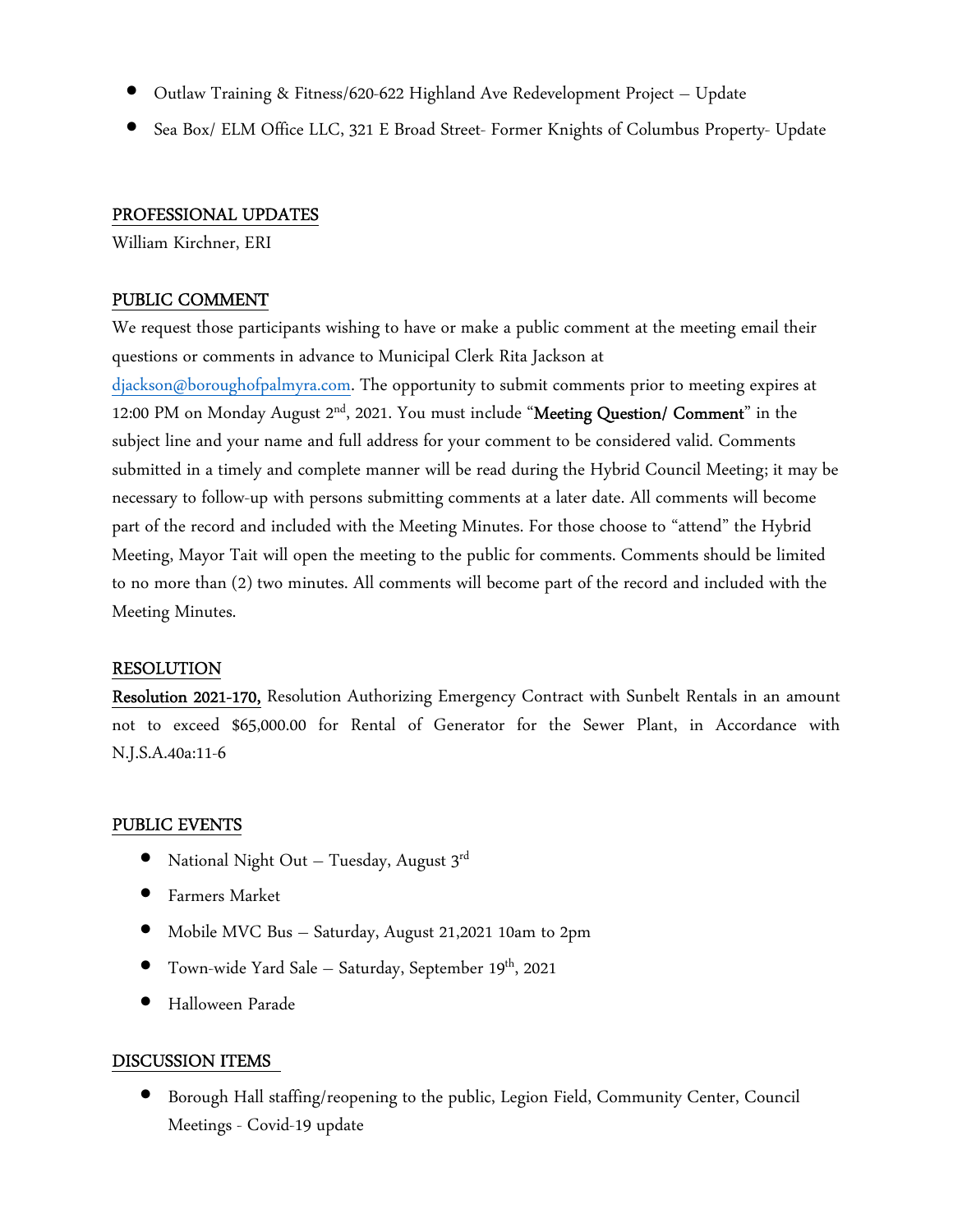- Salaries Review Committee misc. issues
- Veterans Memorial Park Improvement Project- update
- Pedestrian signal button Broad St and Highland Ave Meeting -Update
- Community Center HVAC
- $\bullet$  Online Tax Sale September  $14^{\text{th}}$
- Main Harbour Drive engineering/evaluation report update
- Brownfields 2021 Convention, Oklahoma City, OK, December 8th- 11th, 2021
- Payton I Flournoy Park Usage Request
- Mosquito spraying comments/concerns
- Volunteer Accident Policy renewal effective September 1st
- Rt. 130/Delaware River Corridor Plan Endorsement Committee appointees
- Tax Bills
- **Grant Opportunities** 
	- DCA Local Assistance Bureau explore potential Fire Department/EMS merger/shared service feasibility study
	- DVRPC Safe Routes to Transit Technical Assistance Program update
- Legion Field & Community Center usage Ordinances
- Purchase Orders Council signature requirement
- Sidewalk/snow & ice removal Ordinance
- Sewer lateral responsibility Ordinance and Sewer bills update
- Handicap Parking Sign Ordinance
- Parking Ordinance additional amended code subsections required
- Veterans Affairs Committee Ordinance

# ADMINISTRATORS REPORT

• Misc. items as necessary

### COMMITTEE REPORTS

### MAYOR AND COUNCIL COMMENTS